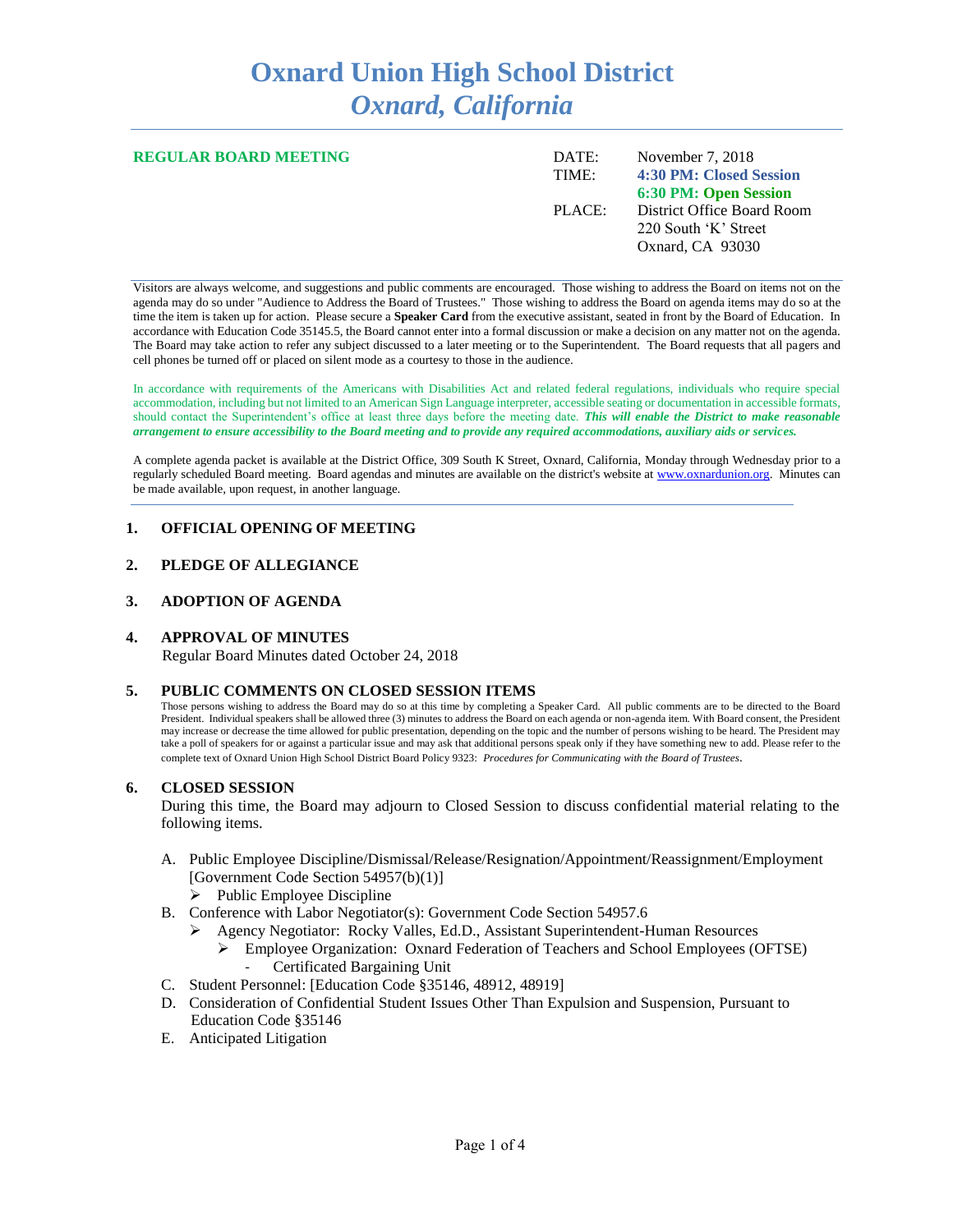Board Meeting Agenda November 7, 2018

> F. Conference with Real Property Negotiator (Govt. Code § 54956.8) PROPERTY: 50-acres of 107.25 acres located at or near 1825 Camino del Sol, Oxnard, CA (southeast corner of N. Rose Ave. and Cesar Chavez Dr.) Ventura County Assessor Parcel No. 214-0-020-595 AGENCY NEGOTIATOR: Jeff Weinstein, Assistant Superintendent Business Services and Dr. Joel Kirschenstein, Consultant Sage Realty Group Inc. NEGOTIATING PARTIES: Brian Edward Maulhardt, as Trustee of the Brian Edward Maulhardt Children's Support Trust UNDER NEGOTIATION: Price and terms of payment G. Conference with Real Property Negotiator (Govt. Code § 54956.8) PROPERTY: Multiple District-owned parcels, including: (1) Bell Ranch Property, Assessor Parcel No. ("APN") 156-0-180-385, Camarillo, California; (2) South of Oxnard High School, APN 183-0-030-180; (3) District Office Campus, 220, 309, and 315 South K Street, Oxnard, CA, APNs 202-0-010-630 & -740; (4) Hueneme Road Adult School, 527 W Hueneme Road, Oxnard, CA, APN 222-0-082-625; (5) 280 and 300 Skyway Drive, Camarillo, CA, APN 230-0-130-105; and (6) 15 Stearman Street, Camarillo, CA, APN 230-0-130-115

AGENCY NEGOTIATOR: Jeff Weinstein, Assistant Superintendent Business Services and Dr. Joel Kirschenstein, Consultant Sage Realty Group Inc. NEGOTIATING PARTIES: To be determined UNDER NEGOTIATION: Price and terms of payment.

H. Conference with Real Property Negotiator (Govt. Code § 54956.8) PROPERTY: 7.6 Acres located 1800 Solar Drive, Oxnard, CA, Ventura County Assessor Parcel No. 213-0-070-045 AGENCY NEGOTIATOR: Jeff Weinstein, Assistant Superintendent Business Services and Dr. Joel Kirschenstein, Consultant Sage Realty Group Inc. NEGOTIATING PARTIES: NAI Capital UNDER NEGOTIATION: Price and terms of payment.

# **7. RECONVENE IN PUBLIC: REPORT ON CLOSED SESSION ACTION**

# **8. RECOGNITION**

➢ Outstanding Student Award – Channel Islands High School

# **9. PUBLIC COMMENTS TO ADDRESS THE BOARD OF TRUSTEES**

Those persons wishing to address the Board may do so at this time by completing a Speaker Card. All public comments are to be directed to the Board President. Individual speakers shall be allowed three (3) minutes to address the Board on each agenda or non-agenda item. With Board consent, the President may increase or decrease the time allowed for public presentation, depending on the topic and the number of persons wishing to be heard. The President may take a poll of speakers for or against a particular issue and may ask that additional persons speak only if they have something new to add. Please refer to the complete text of Oxnard Union High School District Board Policy 9323: *Procedures for Communicating with the Board of Trustees.*

# **10. SUPERINTENDENT'S REPORT**

# **11. STUDENT REPRESENTATIVE TO THE BOARD – MARITZA SALCEDO**

# **12. CONSENT CALENDAR**

#### **Business Services**

- **A.** Consideration of Approval of Donations, September 29 October 30, 2018
- **B.** Consideration of Approval of Purchase Orders and Direct Pays, October 15 26, 2018
- **C.** Consideration of Approval of Proposal to Perform a Phase I Geologic and Environmental Hazards Assessment and Water Pipeline Safety Hazard Assessment by Tetra Tech for Oxnard High School No. 8
- **D.** Consideration of Approval of Emergency Repair from Falcon Roofing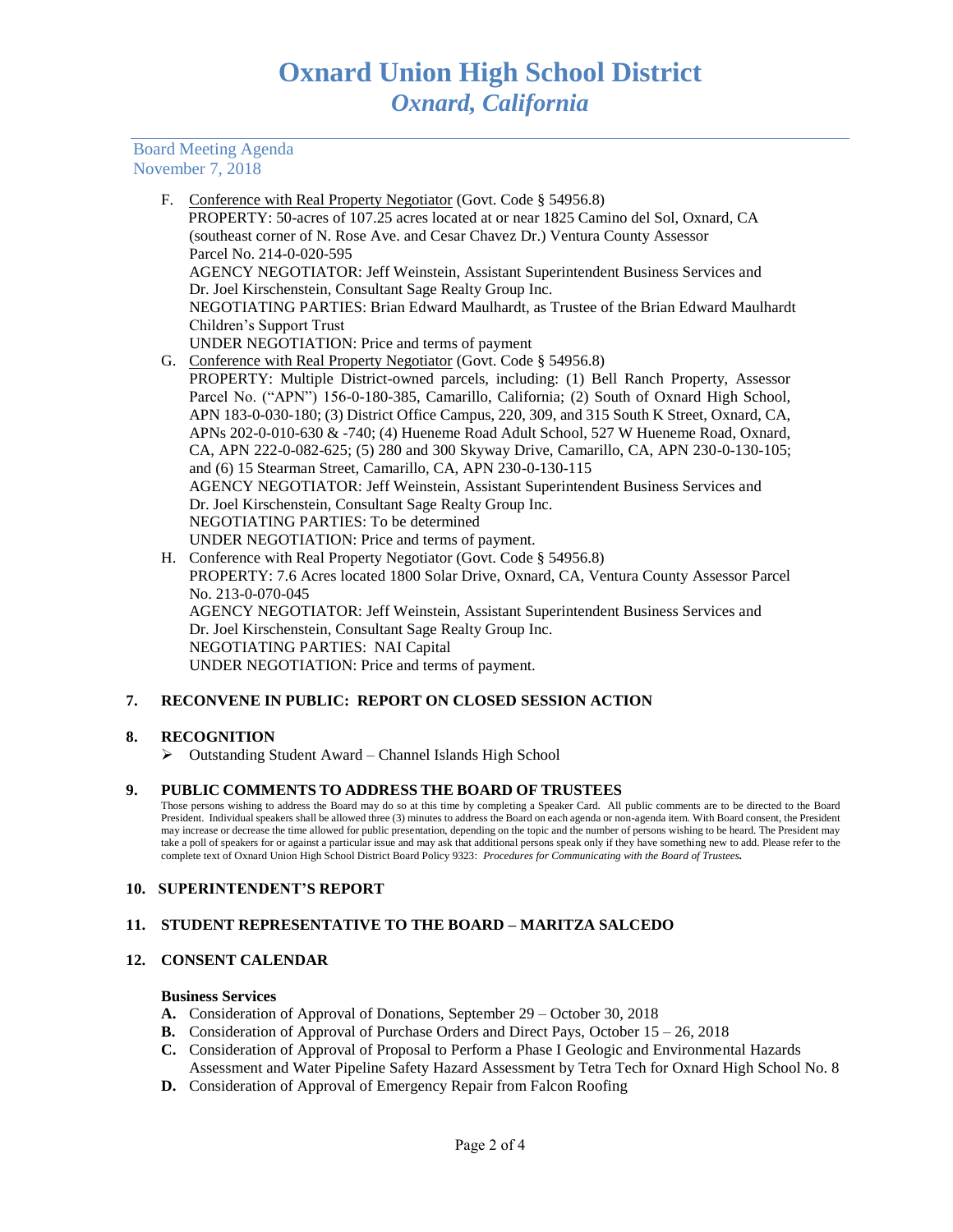# Board Meeting Agenda November 7, 2018

#### **Educational Services**

- **E.** Consideration of Approval of Non -Public Schools (NPS) Placements, According to the students' IEP Teams and the Director of Special Education
- **F.** Consideration of Approval of New/Revised Course Proposal: Advanced Computer Science A Colloquium, CTE Advanced Culinary Arts and Honors Anatomy and Physiology
- **G.** Consideration of Approval of 2018-2019 Single Plans for Student Achievement (SPSA)
- **H.** Consideration of Approval of ACHS 2018 June Graduate- Kyria McCree
- **I.** Consideration of Approval of Out of State Field Trip: Oxnard High School Boys Baseball to Norfolk, VA, April 13-19, 2019 Spring Break Baseball Tournament
- **J.** Consideration of Approval of Quarterly Report on Williams Uniform Complaints for 1st Quarter, July 1, 2018-September 30, 2018
- **K.** Consideration of Approval of Stipulated Student Expulsions by Agreement of the School Principal, the Student, and the Students' Parent/Guardian, as per Board Policy 5144, Section 22

#### **Human Resources**

**L.** Consideration of Approval of Personnel Items

#### **Board Policies**

- **M.** Consideration of Revision of Oxnard Union High School District Board Bylaw 9100: *Organization*  [Second Reading]
- **N.** Consideration of Revision of Oxnard Union High School District Board Bylaw 9110: *Terms of Office* [First Reading]
- **O.** Consideration of Approval of Revision to Board Policy 5020 *Parent Rights and Responsibilities* [Second Reading]
- **P.** Consideration of Approval of Revision to Board Policy 6020 *Parent Involvement* [Second Reading]
- **Q.** Consideration of Approval of Revision to Board Policy 6145 *Extra Curricular and Co-Curricular Activities* [Second Reading]
- **R.** Consideration of Approval of Revision to Board Policy 6145.2 *Athletic Competition* [Second Reading]
- **S.** Consideration of Approval of Revision to Board Policy 6171 *Title I Programs* [Second Reading]
- **T.** Consideration of Adoption of Board Policy 6142.7 *Physical Education and Activity* [Second Reading]
- **U.** Consideration of Adoption of Board Policy 6173.1 *Education for Foster Youth* [Second Reading]
- **V.** Consideration of Approval of Revisions to Board Policy 6173 *Education for Homeless Children* [Second Reading]
- **W.** Consideration of Approval of Revision to Board Policy 6174 *Education for English Learners* [Third Reading]

# **13. ACTION ITEMS**

#### **Business Services**

- **A.** Consideration of Approval of RFP to Sell Surplus Properties as Recommended by the 7-11 Committee [Second Reading]
- **B.** Consideration of Approval of NIC Partners Contract to Supplement/Change Order the Existing of the District-wide IPVS Meraki-Cisco Security Camera System
- **C.** Consideration of Approval of Estimated Fee Proposal for Architectural Design Services for 1800 Solar Drive by P+K Architecture Inc.

# **Educational Services**

- **D.** Consideration of Approval of Revised Job Description: *Senior Network Administrator*
- **E.** Consideration of Approval to Hire: *Senior Network Administrator*

#### **Human Resources**